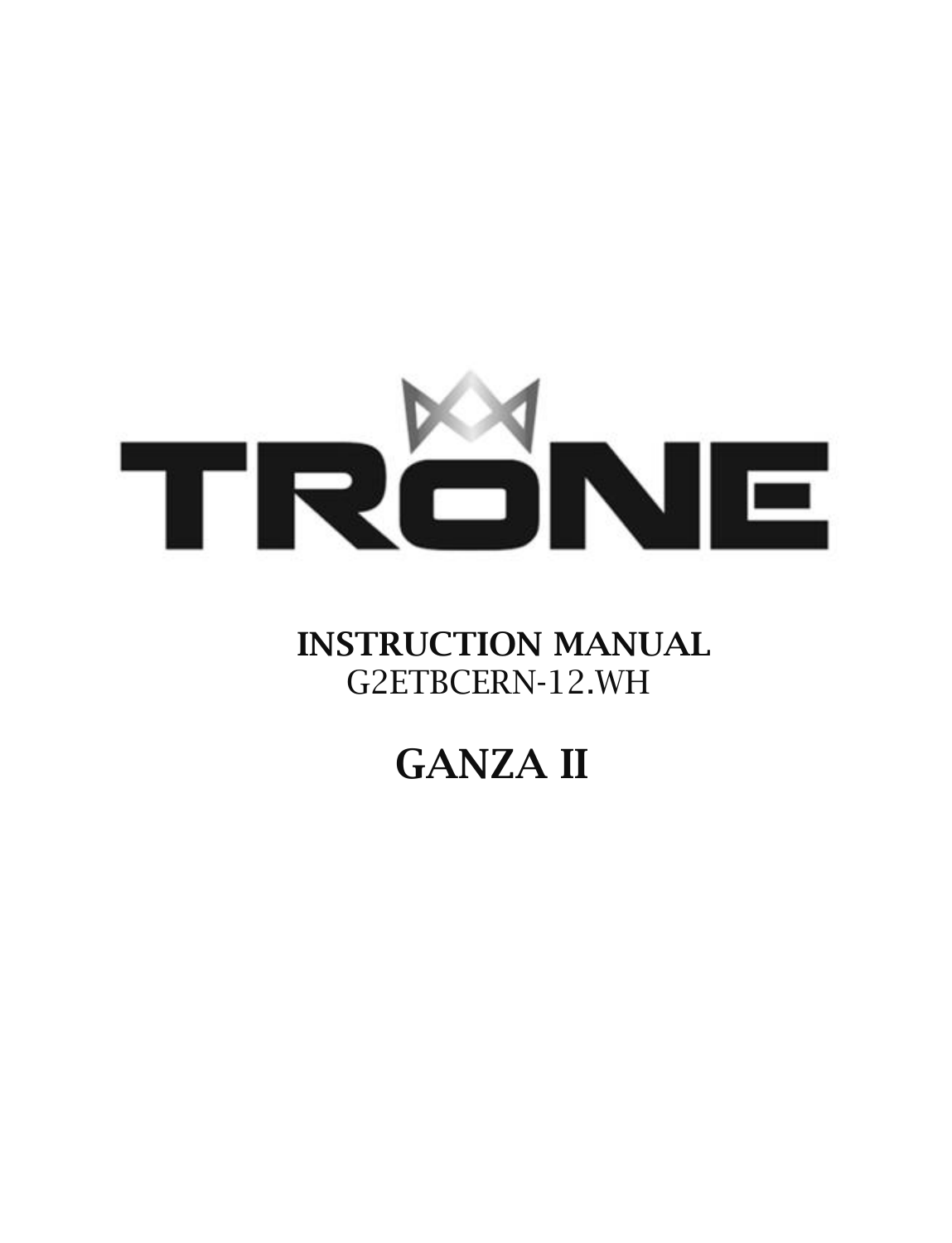### SAFETY PRECAUTIONS

Basic safety precautions must be followed when handling or using electrical products, especially those within the reach of children. Please make yourself aware of the following guidelines:

- This product should only be used by children who are 8 years and older or by persons with disabilities who have received supervision and instructions on the safe use and the hazards involved when using this product.
- It is unwise to allow children to play with this electronic bidet, supervised or not.
- It is not recommended that children who are unsupervised be allowed to clean and perform maintenance for this product.

### SIGNS AND MEANINGS

| <b>WARNING</b> | Improper operations due to ignorance of the instructions may<br>result in death or injury.              |
|----------------|---------------------------------------------------------------------------------------------------------|
| <b>CAUTION</b> | Improper operations due to ignorance of the instructions may<br>result in body injury and property loss |
| <b>FORBID</b>  | Not allowed                                                                                             |
| <b>MUST</b>    | Should be followed                                                                                      |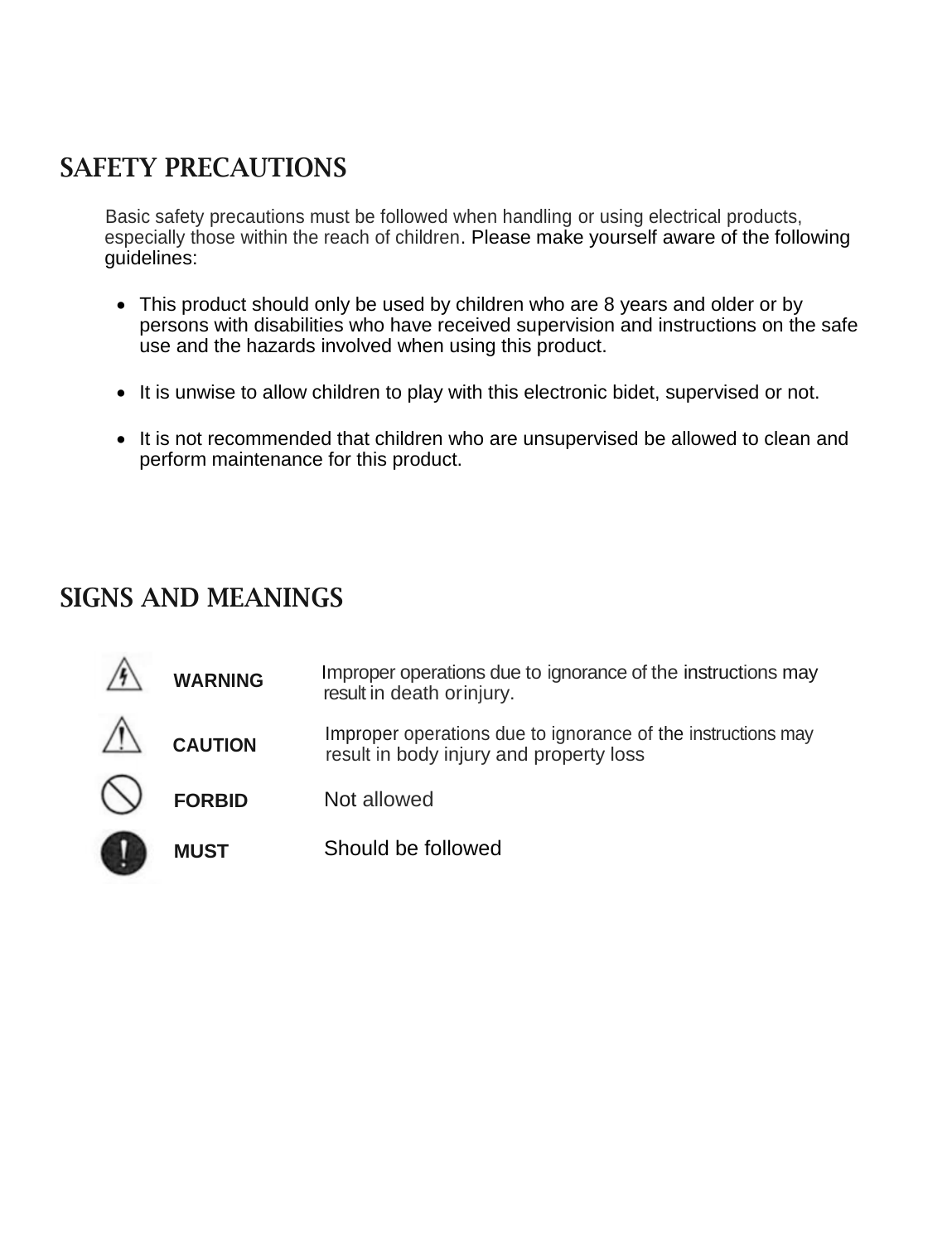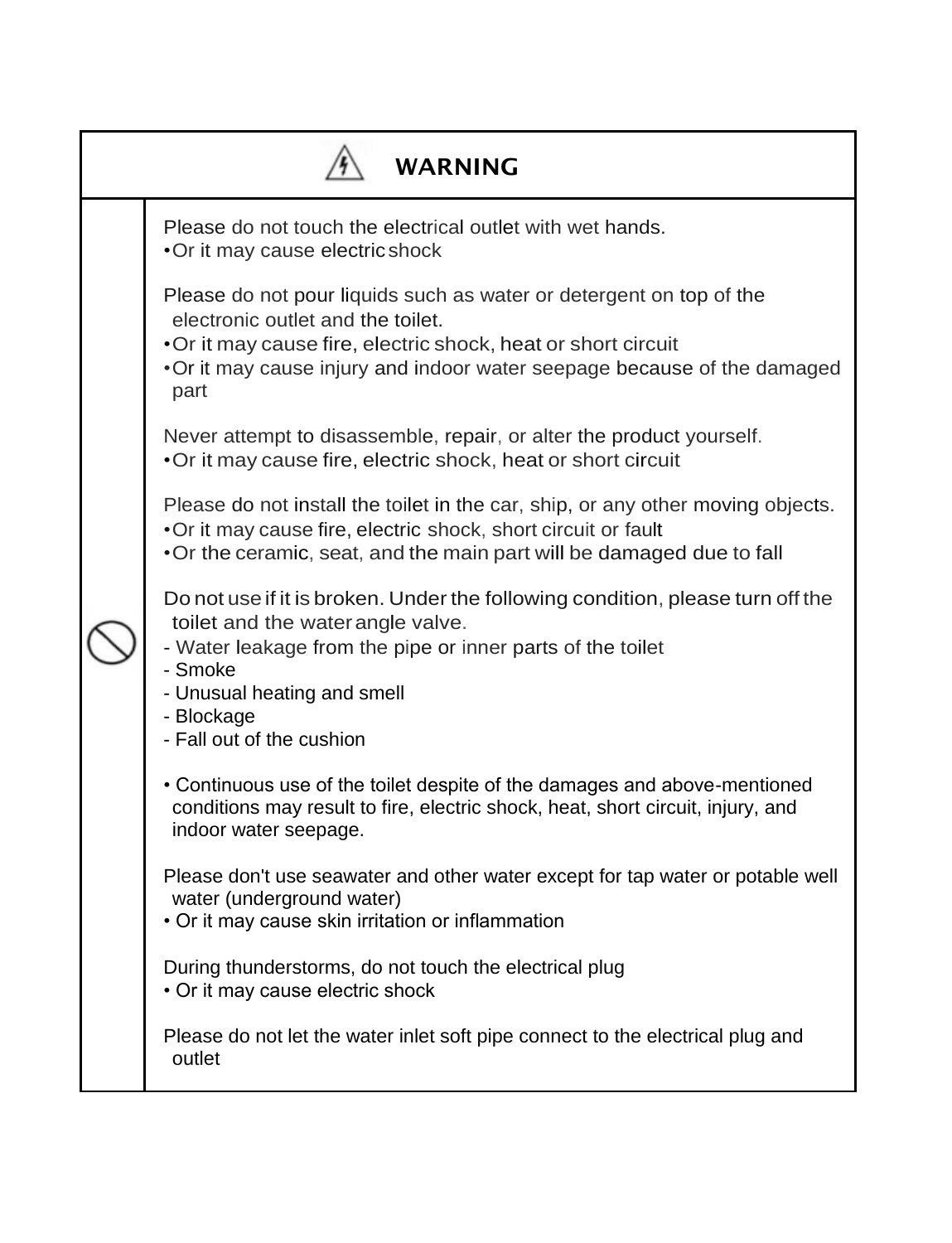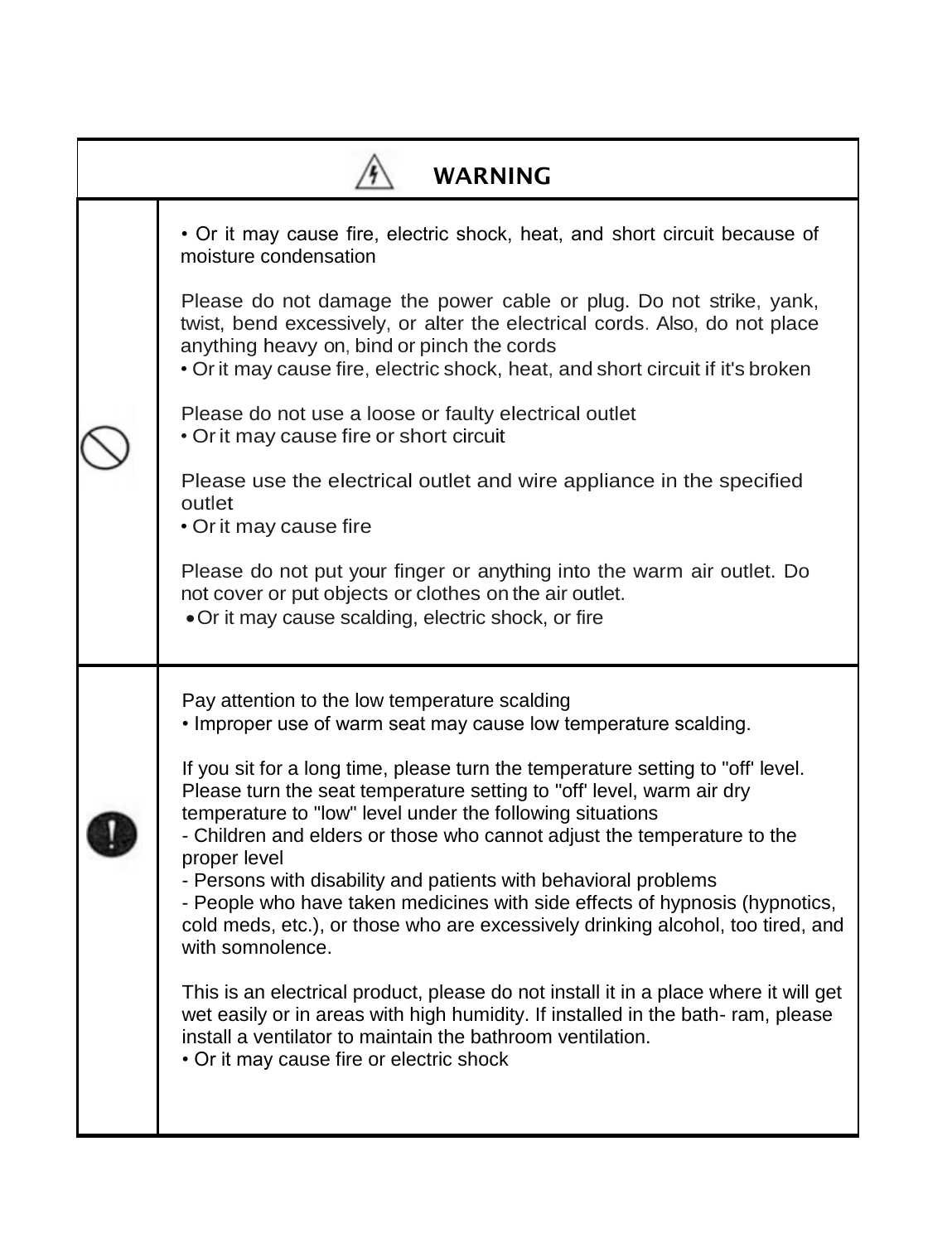

| <b>CAUTION</b> |                                                                                                                                                                                                                                                                                                                                                                  |  |  |
|----------------|------------------------------------------------------------------------------------------------------------------------------------------------------------------------------------------------------------------------------------------------------------------------------------------------------------------------------------------------------------------|--|--|
|                | Do not use excessive force when closing the cover and the seat.<br>Do not intentionally soil, spray, or block the cleaning nozzle.<br>Pull out the plug regularly and clean off the dust with a dry cotton cloth.<br>Use the new hose parts that come with the product. The old ones should not<br>be reused.<br>Keep the product away from the heater.          |  |  |
|                | Close the water supply valve before taking out the junction block.<br>If you need to be away for a long time, be sure to plug it out, turn off the water,<br>and drain the remaining water inside the bidet. The remaining water may<br>freeze when the product is transported over long distances or stored for a long<br>time in cold winter or alpine region. |  |  |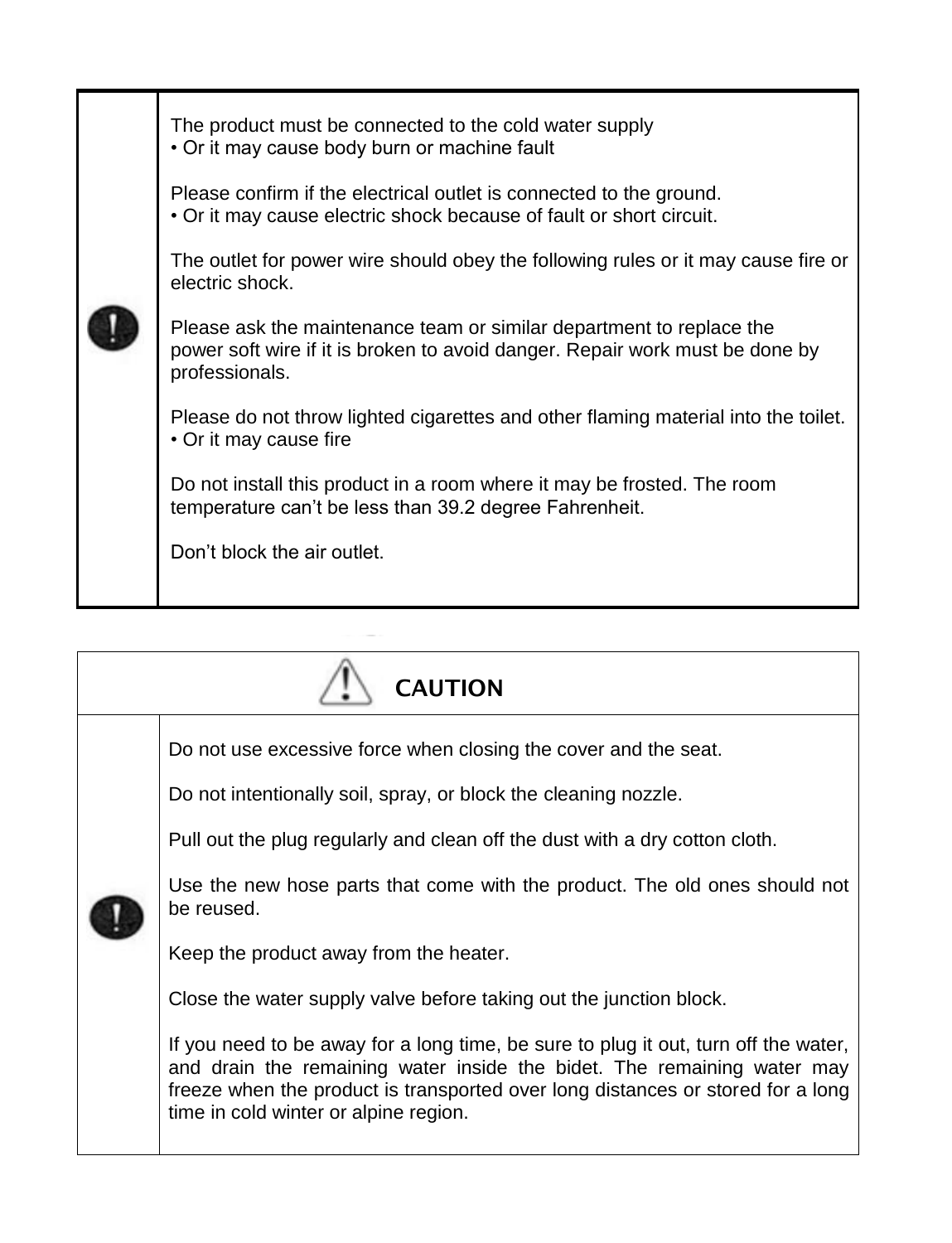## LINE DRAWINGS

#### Remote Control

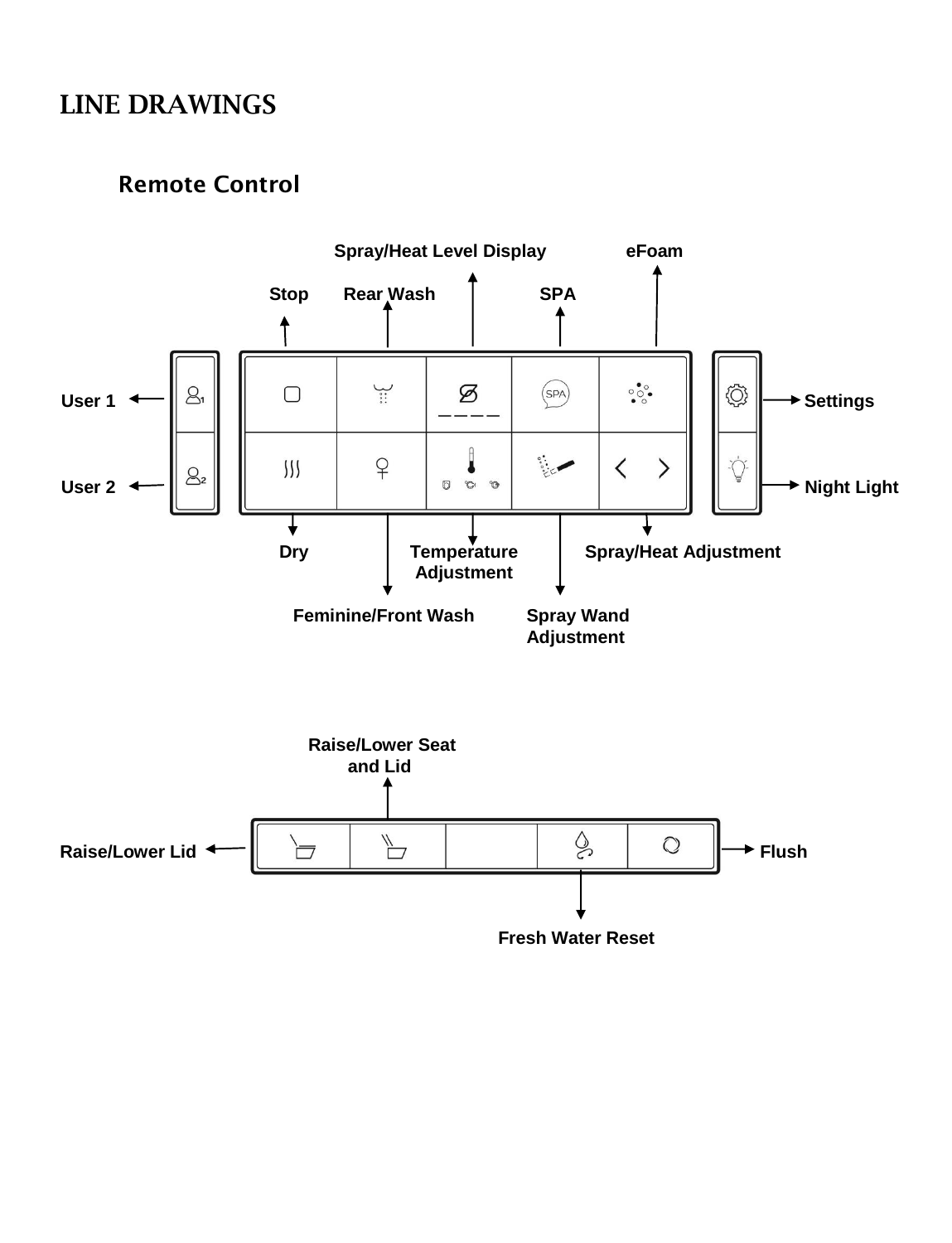### Electronic Bidet



### Side Buttons

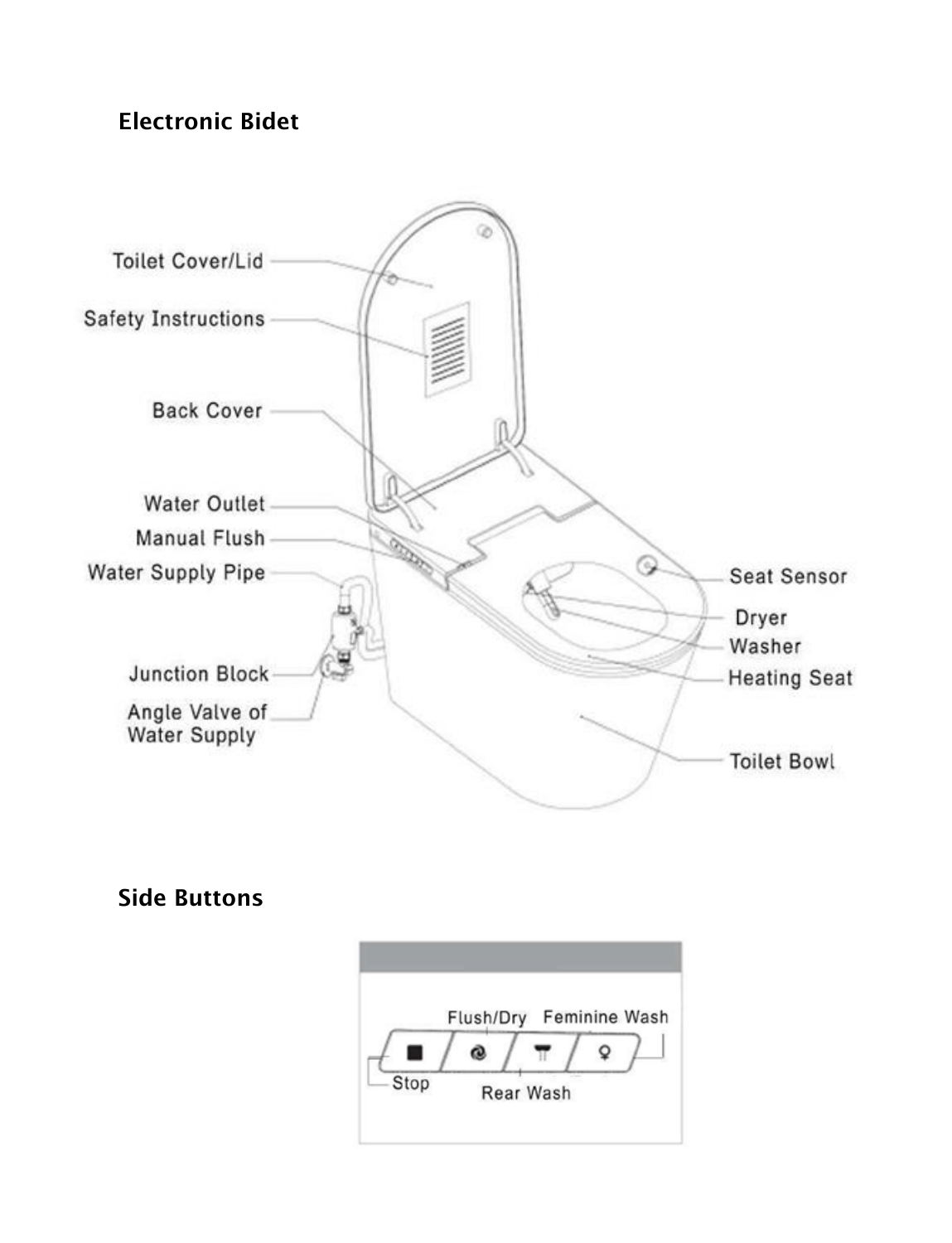## FEATURES

| <b>Feature</b>              | <b>Description</b>                                                                   |
|-----------------------------|--------------------------------------------------------------------------------------|
| <b>Rear Wash</b>            | Provides cleansing on the back part                                                  |
| <b>Feminine Wash</b>        | Provides cleansing on the front or feminine area                                     |
| <b>SPA Function</b>         | Provides a soothing pulsating effect whenever desired                                |
| <b>Auto Flush</b>           | Automatically flushes after every use                                                |
| <b>Bowl Pre-Rinse</b>       | Automatically cleanses the bowl before every use                                     |
| <b>SyphonAssist Flush</b>   | Uses a strong syphoning action to flush dirt away                                    |
| <b>Battery Backup Flush</b> | Includes a battery that would allow Auto Flush function<br>even during power outages |
| Self-Cleaning Wand          | Automatically cleanses the spray wand after every use                                |
| Power Saving/Eco Mode       | Has preset settings designed to conserve energy                                      |
| <b>Foot Sensor</b>          | Allows the user to raise the seat and the lid with just the<br>use of one foot       |
| Soft Close Seat/Lid         | Seat/lid closes slowly to prevent noise caused by banging<br>of the seat and the lid |
| Night Light                 | Provides light at night for clearer visibility                                       |
| Deodorizer                  | Removes foul odor                                                                    |
| eFoam                       | A unique technology that uses deodorizing foam spray                                 |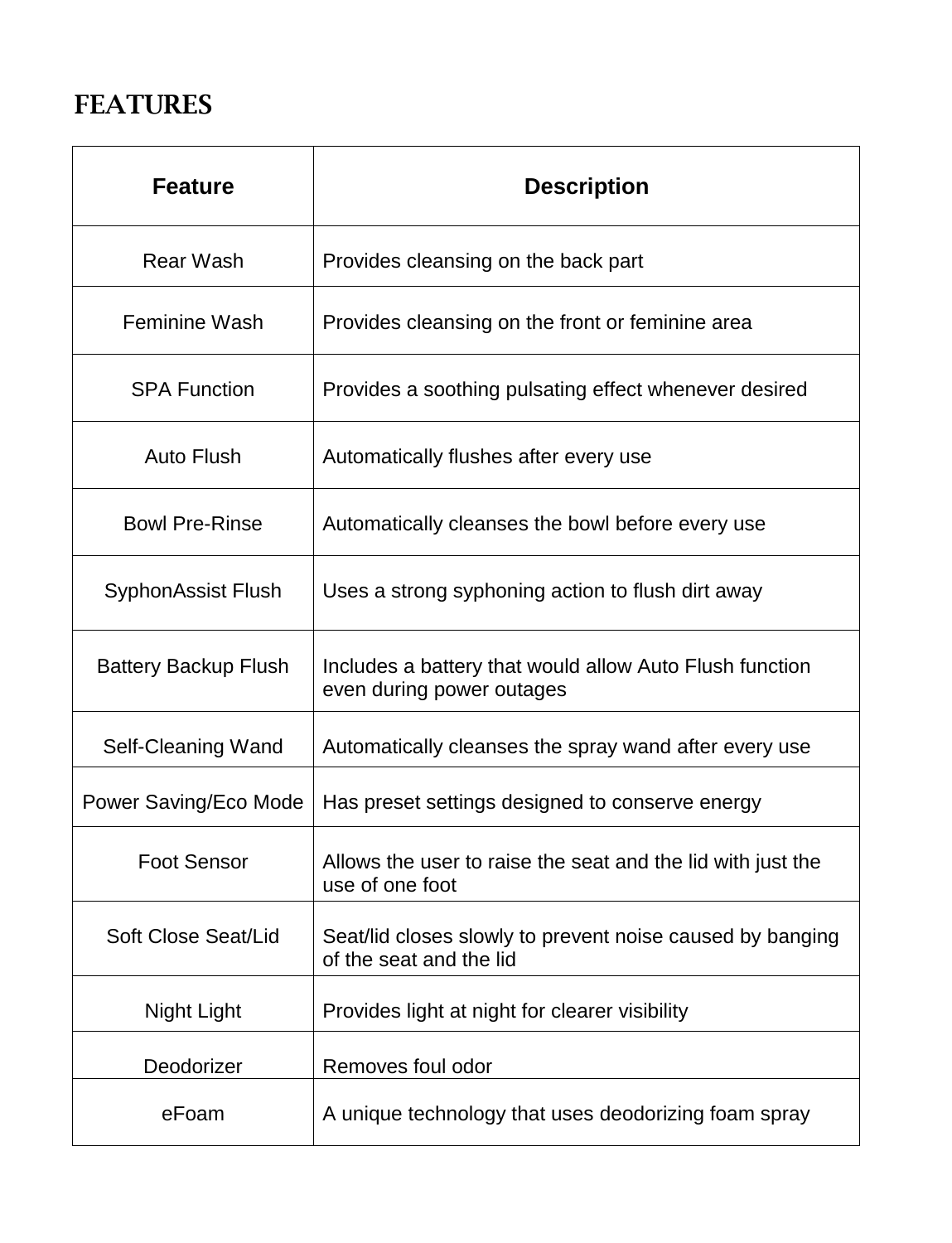## **OPERATION**

## Stop  $\Box$

- When the power is off, long press it for more than 2 seconds to turn the power on.
- When the power is on, long press it for more than 2 seconds to turn the power off.
- Short press this button [Stop] to terminate the following functions: rear wash, lady wash, strong & weak massage, cold & warm massage, children wash, self-cleaning of nozzle, drying, and live water replacement.

### **Rear Wash**

- When the user is seated, press this button [Rear Wash] to start rear washing. The pipe reciprocating function opens by default which will increase the cleaning area. Press the [Rear Wash] button again to stop the pipe reciprocating function.
- Short press the [Stop] button to stop Rear Wash. It will stop cleaning and start the drying function automatically after continuous cleaning for about 90 seconds.

### **Feminine Wash**

- When the user is seated, press this button [Feminine Wash] to start feminine washing. The pipe reciprocating function opens by default which will increase the cleaning area. Press the [Feminine Wash] button again to stop the pipe reciprocating function.
- Short press the [Stop] button to stop Feminine Wash. It will stop cleaning and start the drying function automatically after continuous cleaning for about 90 seconds.

### **Drying**

- When the user is seated, press this [Dry] button to start the drying function.
- Short press the [Stop] button to stop Drying. It will stop automatically after continuous drying for about 5 minutes.

### Water Pressure Adjustment

- When you're washing, press this button to go to the mode of water pressure adjustment (default).
- Press the > button to increase the cleaning intensity.
- Press the < button to reduce the cleaning intensity.

### **Spray Wand Position Adjustment**

- When you're washing, press this button to go to the mode of spray wand position adjustment.
- Press the > button to move the spray wand position forward.
- Press the < button to move the spray wand position backward.

## **Temperature Adjustment a**



Press this button to go to the mode of water temperature adjustment.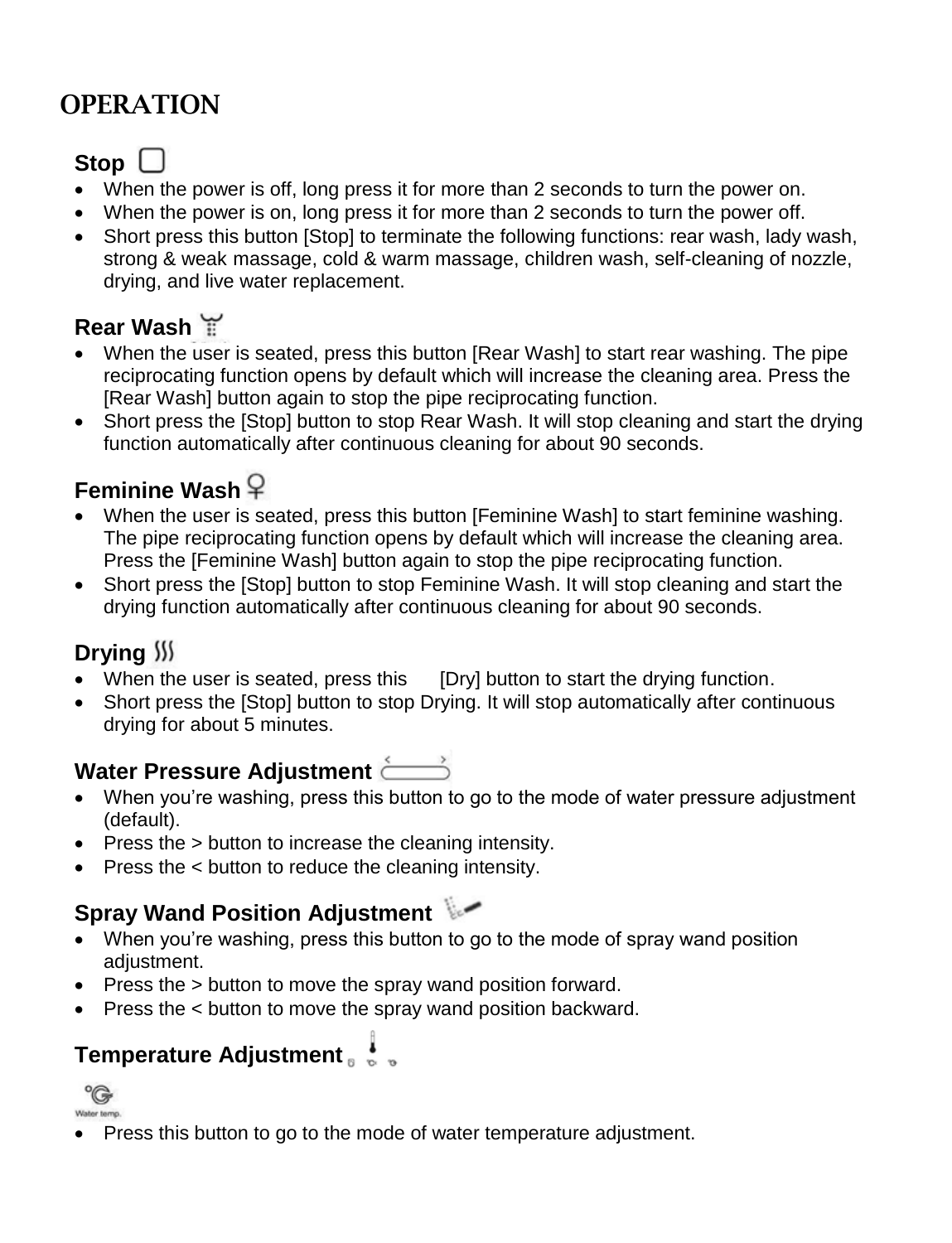- Press the > button to increase the water temperature.
- Press the < button to decrease the water temperature. ď

Seat temp.

- Press this button to go to the mode of seat temperature adjustment.
- Press the > button to increase the seat temperature.
- Press the < button to decrease the seat temperature.



- Press this button to go to the mode of fan temperature adjustment.
- Press the > button to increase the fan temperature.
- Press the < button to decrease the fan temperature.

#### **Gear Position Indicator Light**

- The  $---$  [Gear Position Indicator Light] will display the current gear position.
- The *water pressure adjustment, spray wand position adjustment, and the temperature adjustments* have four gear positions: Close, Low, Mid, and High. If it is out of gear position, the unit responds with two beeps showing the operation is invalid. The correct operation has only one beep.



Low

Mid

High

#### **SPA**

- When the user is seated, long press the [SPA] button for more than 2 seconds to start the SPA function.
- When the SPA function is open, it will start the Memory Cleaning function, Gear Position, Strong & Weak Massage, and Hot & Cold Massage functions.
- Long press the [Clean Guard] button once more for more than 2 seconds to close the Stop & Weak Massage and Hot & Cold Massage functions.
- Short press the [Stop] button to stop the SPA function. After that, continue cleaning for about 5 minutes and then it will stop washing and switch to drying automatically.

#### **Strong & Weak Massage**

• Long press the **[Rear Wash] button to turn on/off the Rear Wash function when the** user is seated. The water pressure starts changing. The corresponding relationships between the gear position of strong & weak massage and water pressure are as follows: Water Pressure: Close, Low Strong & Weak Massage: Low Water Pressure: Mid
Water Pressure: Mid
Strong & Weak Massage: Mid
Strong & Weak Massage: Mid
Strong & Weak Massage: Mid
Strong & Weak Massage: Mid
Strong & Weak Massage: Mid
Strong & Weak Massage: Mid Water Pressure: High Strong & Weak Massage: High

#### **Cool & Warm Massage**

• Long press the  $\overline{P}$  [Feminine Wash] button to turn on/off the Cool & Warm Massage when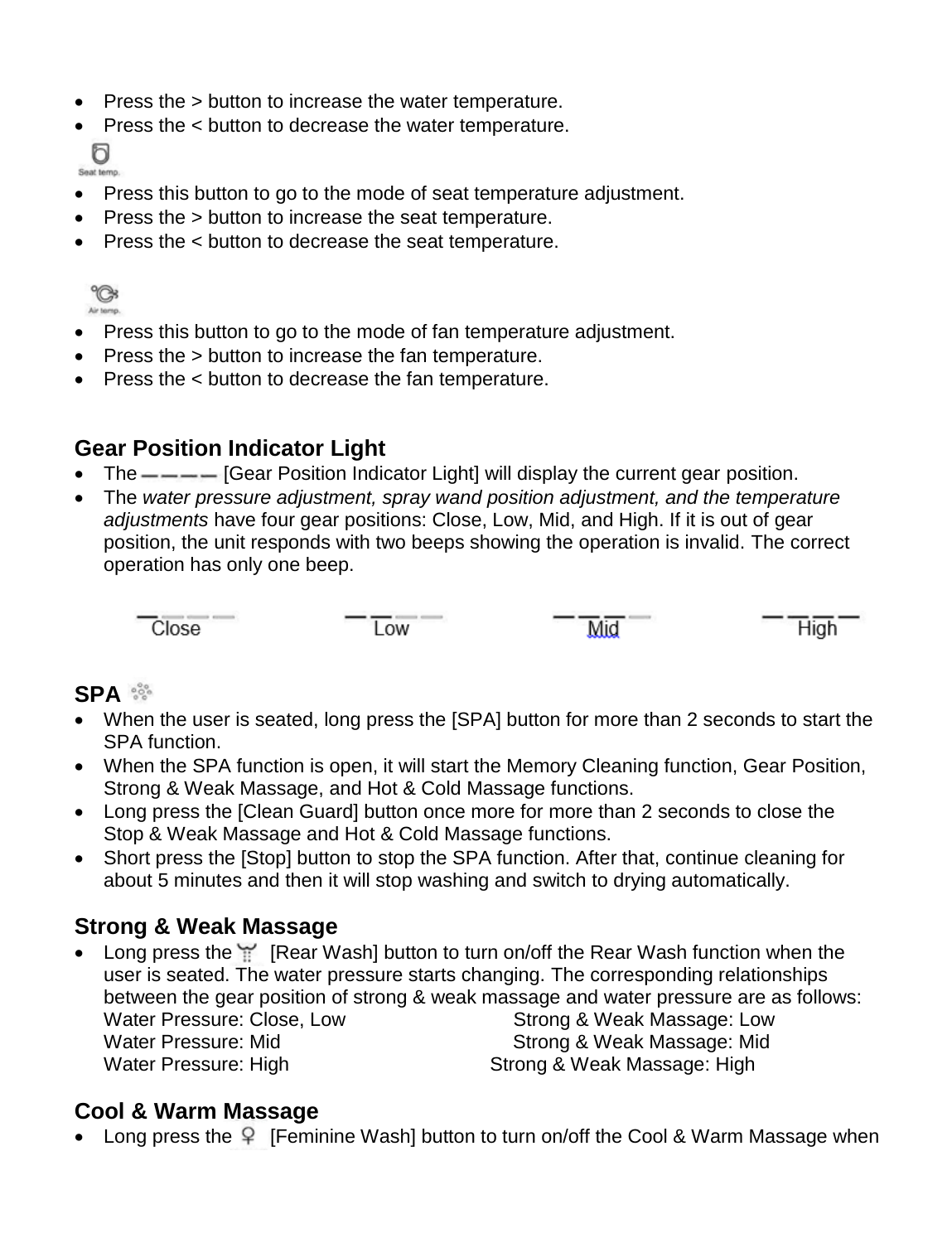the user is seated. The water temperature starts changing from low to high. The corresponding relationships between the gear position of strong & weak massage and water pressure are as follows:

Water Pressure: Close, Low Cool & Warm Massage: Low Water Pressure: Mid
Water Pressure: Mid
Water Pressure: Mid
Water
annum Cool & Warm Massage: Mid
Water
Pressure: Mid
Water
annum Cool & Warm
Massage: Mid
Water
Pressure: Mid
Water
Bressure: Mid
Water
Bressure: Mid
Water
Br Water Pressure: High Cool & Warm Massage: High

#### **Children Wash**

• Long press the  $\triangle$  [User] button for more than 2 seconds when the user is seated. The cleaning wand is extended to the set position and clean according to the set water temperature. It stops automatically after 90 seconds. This function presets the water pressure for children washing specially.

Note: Water temperature, water pressure, spray wand position selection, reciprocating, and massage functions can't be adjusted when this function starts.

#### **Power Saving/Eco Mode**

Press and hold the  $\odot$  [Setting] button then press the  $\circ$  [Night Light] button to turn on/off the Power Saving/eco mode. When it turns on, the side knob shown a green light. When it turns off, the side knob shows a white light. The seat temperature will keep in range of  $77 \degree$ F to  $96.8 \degree$ F intelligently according to the change of environment temperature. If the seat temperature set by the user is lower than the intelligent setting temperature, it will keep the temperature set by the user. It will keep the temperature set by the user after exiting the Power Saving/Eco Mode.

Note: Power Saving/Eco Mode means to low down the seat temperature when nobody uses the toilet.

### **Night Light**

Press the  $\heartsuit$  [Night Light] button in the remote to turn this function on/off. When turning the function on, the Gear Position button on the remote lights up while the toilet's soft light lights up. Press the button once more to turn off the function.

#### **Deodorization**

- The deodorizing function starts after the user is seated.
- The deodorizing function stops after the user leaves the seat for around 60 seconds.
- When the user is sitting and the drying or cleaning function is off, short press the [Stop] button to stop deodorizing.

### **Cover Flipping Function**

- When the user is leaving the seat, press the  $\Box$  [Cover Flip] button to open or close the cover. If the seat is open, it will close the seat and the cover together.
- It will open the cover automatically when you are close to it if the automatic cover flip function is set in the single open mode. Note:The automatic cover flip function is only valid when the cover is closed.

### **Setting The Automatic Cover Flip**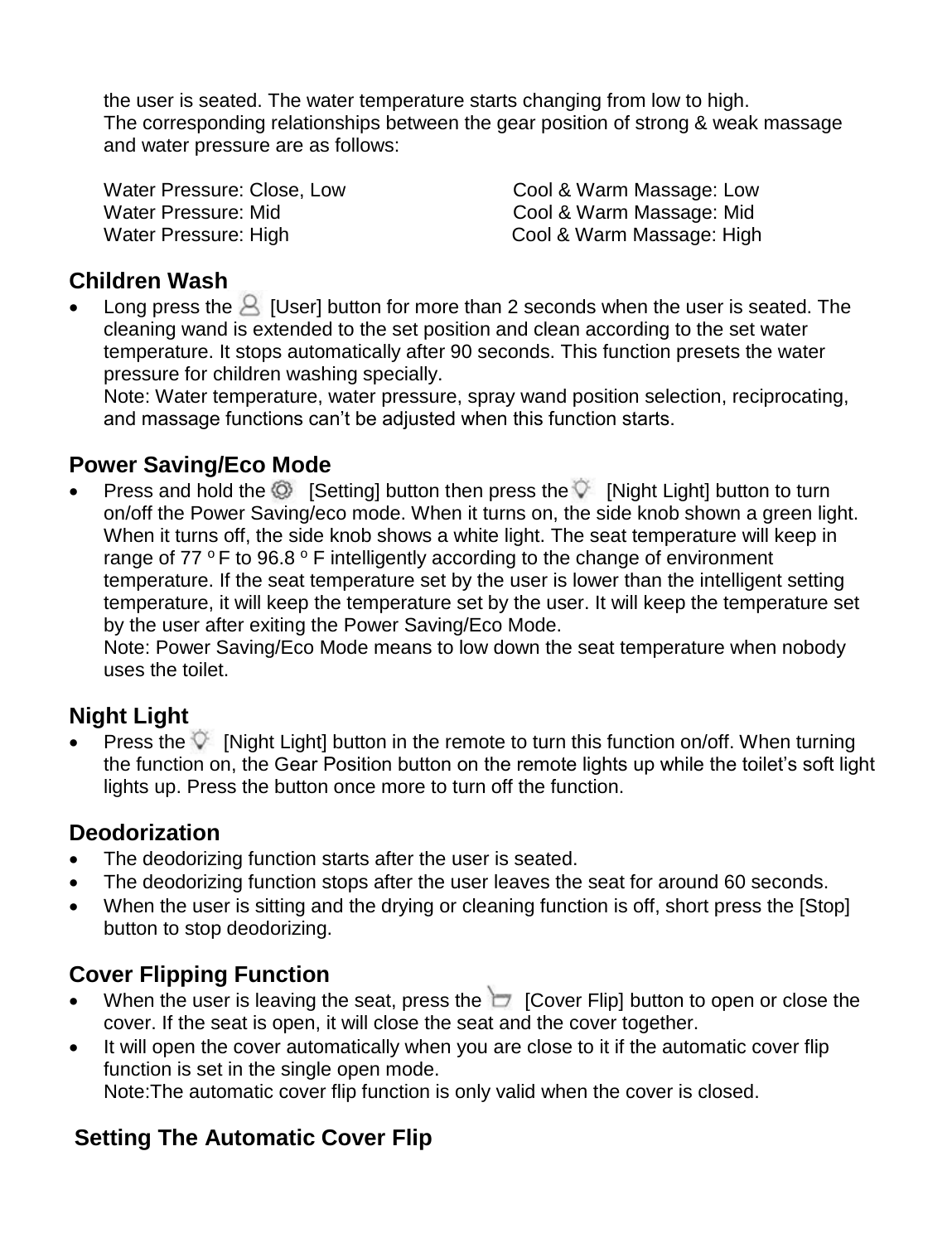#### *Factory Settings: On*

- Press and hold the  $\circled{S}$  [Setting] button, then press the  $\cdot$  [Cover Flip] button to turn the automatic cover flip function on/off.
- It will not open the cover automatically when you are close to it if the automatic cover flip function is off (it will give a short beep instead).
- It will open the cover automatically when you are close to the toilet if the automatic cover function is on (a long beeping sound will be heard).

### **Seat Flip Function**

- When the user is leaving the seat, press the  $\overline{b}$  [Seat Flip] button to open or close the seat. If the seat is closed, it will open the seat and the cover together.
- It will open the cover and the seat automatically one by one when you are close to it if the automatic seat flip function is set in the Fully Open Mode. Note: The automatic seat flip function is valid only when the cover and the seat is closed.

### **Setting The Automatic Seat Flip Function**

#### *Factory Settings: On*

- Press and hold the  $\circled{C}$  [Setting] button, then press the  $\vdash$  [Seat Flip] button to turn on/off the automatic seat flip function.
- It will not open the cover automatically when you are close to it if the automatic seat flip function is off (it will give a short beep instead).
- It will open the cover automatically when you are close to the toilet if the automatic cover function is on (a long beeping sound will be heard).

### **Setting The Automatic Drying Function**

#### *Factory Settings: On*

- Press and hold the  $\circled{C}$  [Setting] button, then press the  $\mathbb{W}$  [Dry] button to turn on/off the automatic drying function.
- It will not switch to the drying function automatically after washing if the automatic drying function is off (it will give a short beep instead).
- It will switch to the drying function automatically after washing if the automatic drying function is on (a long beeping sound will be heard).

### **User Function**

- **Press the A** [User] button to change to a different user's personal mode one by one.
- The  $---$  [Gear Position Indicator Light] sows the currently selected user's settings (four gear position lights correspond to four users). The selected settings of the User mode will be used automatically. The functions performed at this time are all according to the corresponding parameter settings.
- In User mode, user's adjustment about water flow, temperature, and position will be automatically saved for later memory.
- The remote will exit the personal mode after entering into the standby state for some while.

### **Setting of Sensing Distance (Cover Flip/Seat Flip)**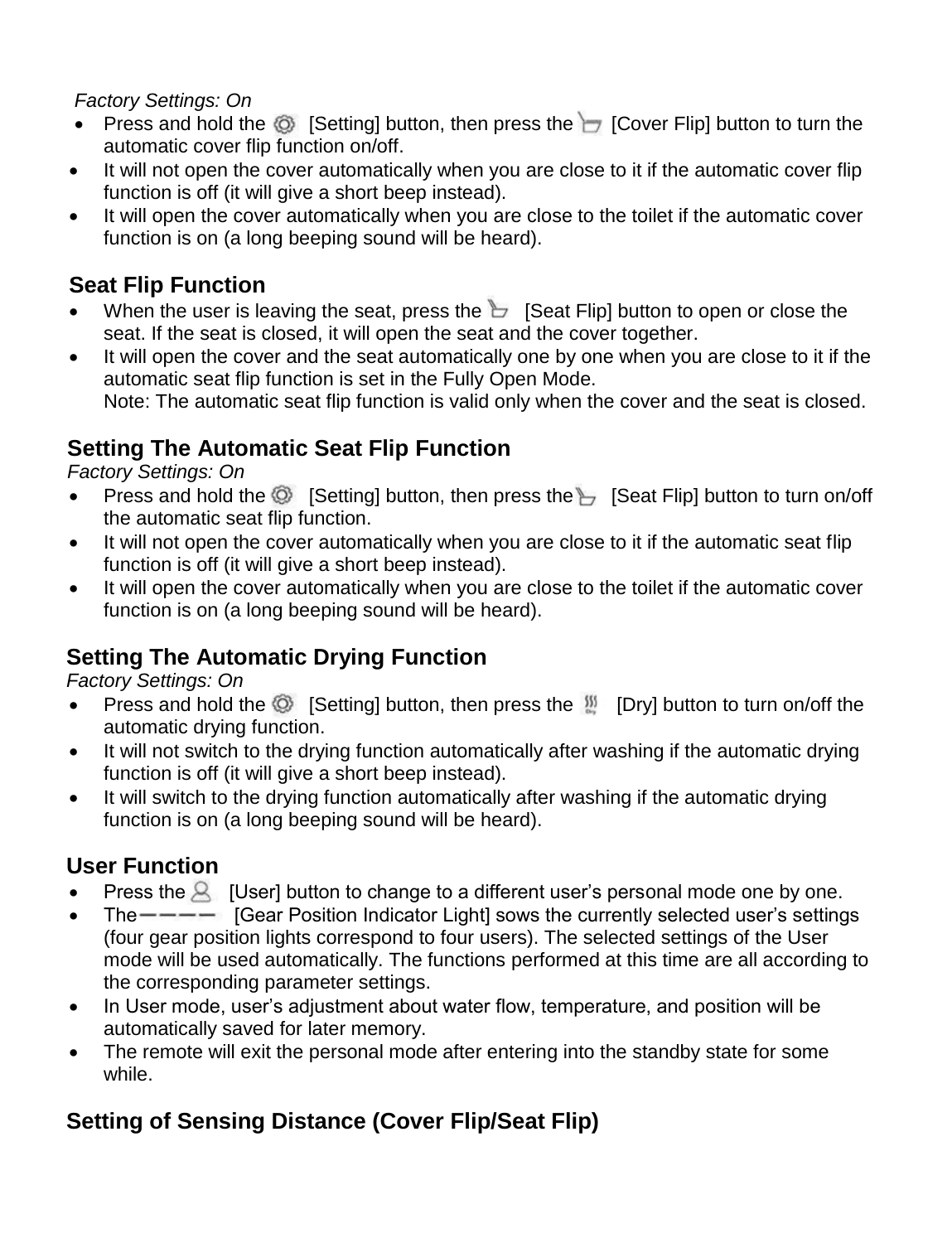- Press and hold the  $\circledcirc$  [Setting] button, then press the  $\circledcirc$  [Gear Position +] or [Gear Position -] button to set the sensing distance.
- Press the < [Gear Position -] button to decrease the sensing distance.
- Press the > [Gear Position +] button to increase the sensing distance.
- The  $\frac{---}{1}$  [Gear Position Indicator Light] button will display the current operating direction.
- The sensing distance has five gear positions I, II, III, IV, and V. If it is out of gear position, the machine responds with two beeps showing the operation is invalid (the correct operation has only one beep).

#### **Fresh Water Replacement**

- Please use this function to replace the water inside the bowl first when you do not use the toilet for a long time. It's normal that water drains under the baffle when the fresh water is replaced.
- Long press the  $\bigcirc$  [Flush] button to start this function. It will stop automatically after it's completed.
- Press the [Stop] button if you wish to stop this function.

### **Self-Cleaning Wand**

When the user is leaving the seat, long press the  $\mathbb{R}$  [Rear Wash] button on the toilet. The spray wand will then extend and water will come out.

### **Automatic Flush**

- Press and hold the [Setting] button, then press the [Flush] button to turn this function on/off. When the function is turned on, it will respond with a short beeping sound. When you turn it off, it will respond with a long beeping sound.
- The toilet flushes automatically only in the Automatic Flush Mode. The specific operation is shown in the following illustration:

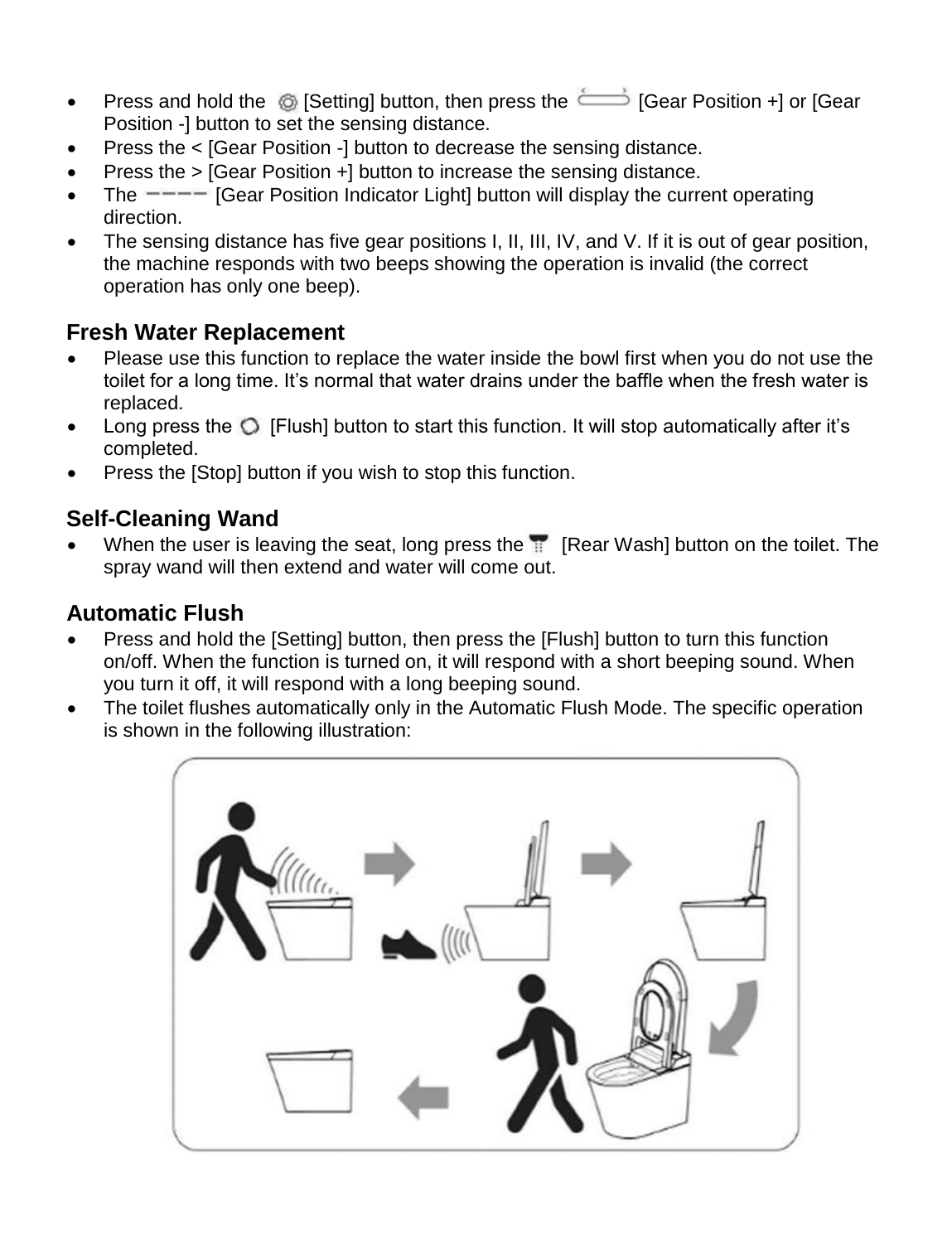### **Adjusting The Flush Time**

- **O** Press and hold the side Feminine Wash button for 8 seconds to enter into the Flush Time Adjustment function and adjust the pulse valve time.
- The first step: The green light flashes (0.5s dark 0.5s bright) during the pulse valve 1's flushing time adjustment. Use the remote control [gear position +] and the [gear position -] to adjust the time, add or minus 0.5s one at a time. The adjustment range is 4 to 10 seconds; then press the side button for feminine wash entering into the second step: pulse valve 2's sewage time adjustment. At this time, yellow light flashes. Please follow the same adjustment process indicated above.
- Then short press the side button for Feminine Wash to enter into the third step: pulse valve 1's water return time adjustment, At this time, the red light flashes. The adjustment method is the same as the first step.
- Press the side Feminine Wash button to leave the Pulse Valve Time Adjustment Function.
- Except for the side Feminine Wash button or the button for water pressure and spray wand position in the remote, all other buttons can exit the adjustment function.
- If the flush time adjustment has reached the limit, there will be a beeping sound that will indicate operation failure when adjusting. The default flushing times are 5s, 6s, 7s, and the adjustment range is 4 to 10 seconds.

## MANUAL FLUSH KEYS

$$
\boxed{\blacksquare / \lozenge / \top / \circ}
$$

|                                 | On/Off               |
|---------------------------------|----------------------|
|                                 | <b>Stop</b>          |
|                                 | <b>Flush</b>         |
|                                 | <b>Dry</b>           |
|                                 | <b>Rear Wash</b>     |
|                                 | <b>Reciprocating</b> |
| $\frac{\mathbf{P}}{\mathbf{P}}$ | <b>Feminine Wash</b> |
|                                 | <b>Reciprocating</b> |
|                                 |                      |

### PAIRING THE REMOTE WITH THE BIDET

- Unplug the bidet (tripping the GFCI on the plug will also work).
- Press and hold the SPA button until the 4 lights on the front of the remote start flashing. Then release the SPA button.
- Hold the remote close to the electronic bidet combo and at the same time proceed to step 4.
- Plug in the toilet (or reset the GFCI) and listen for the beep. Once the beep sounds, you will have successfully paired your remote control with your toilet bidet combo.

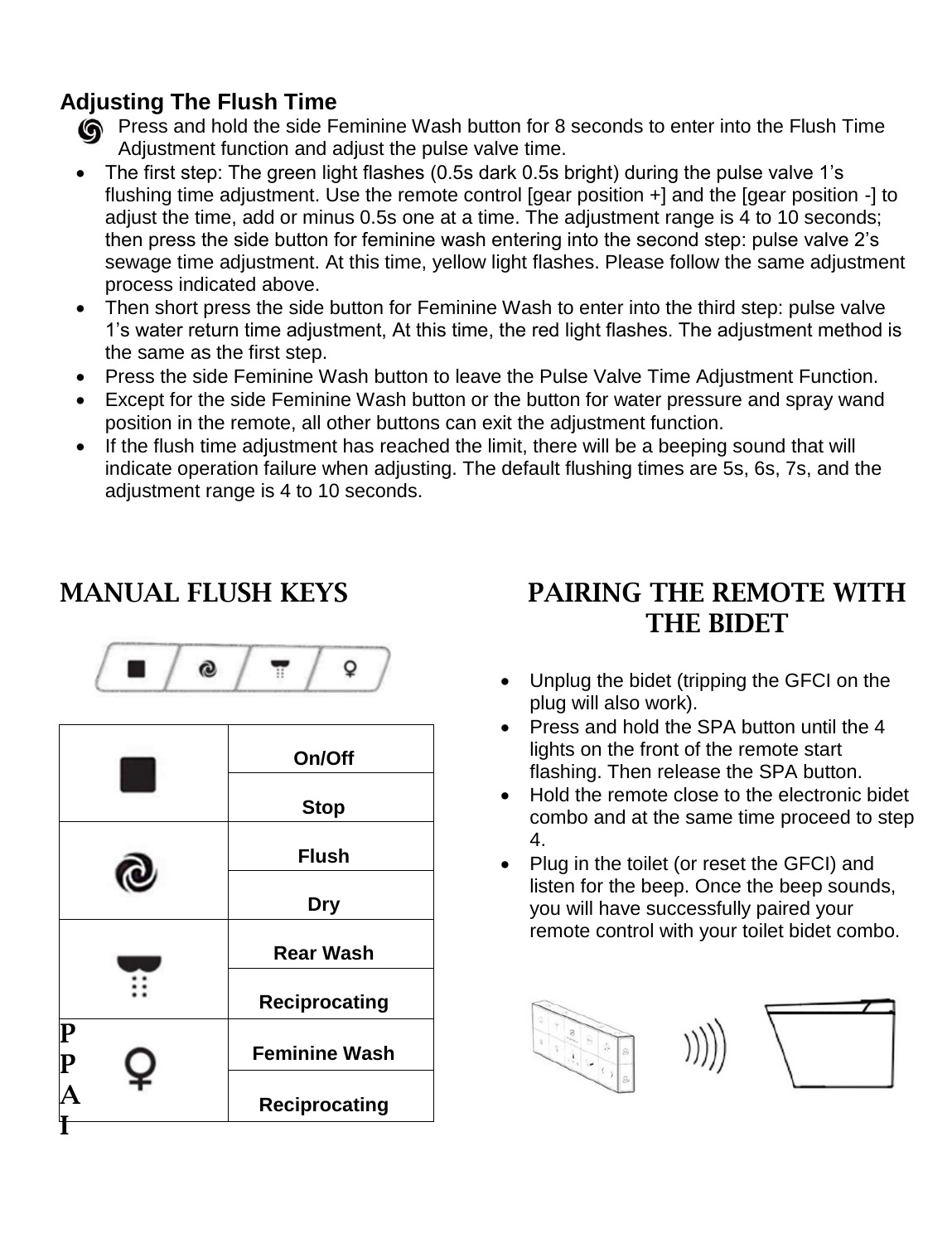## TROUBLESHOOTING GUIDE

#### **Power Switch**

| <b>Fault</b>       | <b>Failure Analysis</b>                                                                                                            | <b>Solutions</b>                                                                                                                                                                                       |
|--------------------|------------------------------------------------------------------------------------------------------------------------------------|--------------------------------------------------------------------------------------------------------------------------------------------------------------------------------------------------------|
|                    | Check whether the socket is<br>electrified or not and the plug if<br>loosened or not                                               | Check circuit                                                                                                                                                                                          |
| <b>Product Not</b> | Check whether the toilet is turned<br>on or not (if the side button is on or<br>not)                                               | Press the power on/off button until<br>the side button's light is on                                                                                                                                   |
| Working            | Check whether the leakage<br>protection button in the plug is on<br>or off by checking the light of the<br>leakage protection plug | Pull out the plug and connect it<br>later. Press the reset switch of the<br>leakage protection plug. If it's still<br>not working, pull out the plug and<br>ask a professional repair man for<br>help. |

### **Rear Wash/Feminine Wash**

| <b>Fault</b>                                  | <b>Failure Analysis</b>                                | <b>Solutions</b>                                                                      |
|-----------------------------------------------|--------------------------------------------------------|---------------------------------------------------------------------------------------|
|                                               | Check if there's no water supply                       | Wait for water supply to be back to<br>normal                                         |
| No water<br>coming out                        | Check if the angle valve is closed<br>or not           | Open the angle valve                                                                  |
| from the<br>nozzle                            | Check if the inlet water filter is<br>blocked or not   | Clean the water filter                                                                |
|                                               | Check if the water inlet pipe is<br>bended or not      | Ensure that the inlet pipe                                                            |
| Cleaning<br>strength is not                   | Check the water pressure is in low<br>gear or not      | Increase the water pressure using<br>the remote                                       |
| enough                                        | Check inlet filter blocked or not                      | Clean the inlet filter                                                                |
| Water<br>temperature is<br>not warm<br>enough | Check if the water temperature is<br>set to low or not | Adjust the water temperature<br>according to the instructions given<br>in this manual |
| Spray wand is<br>always<br>dripping water     | Solenoid valve failure                                 | Consult a professional repair man                                                     |
| Spray wand<br>cannot be<br>used               | Seat body induction failure                            | Consult a professional repair man                                                     |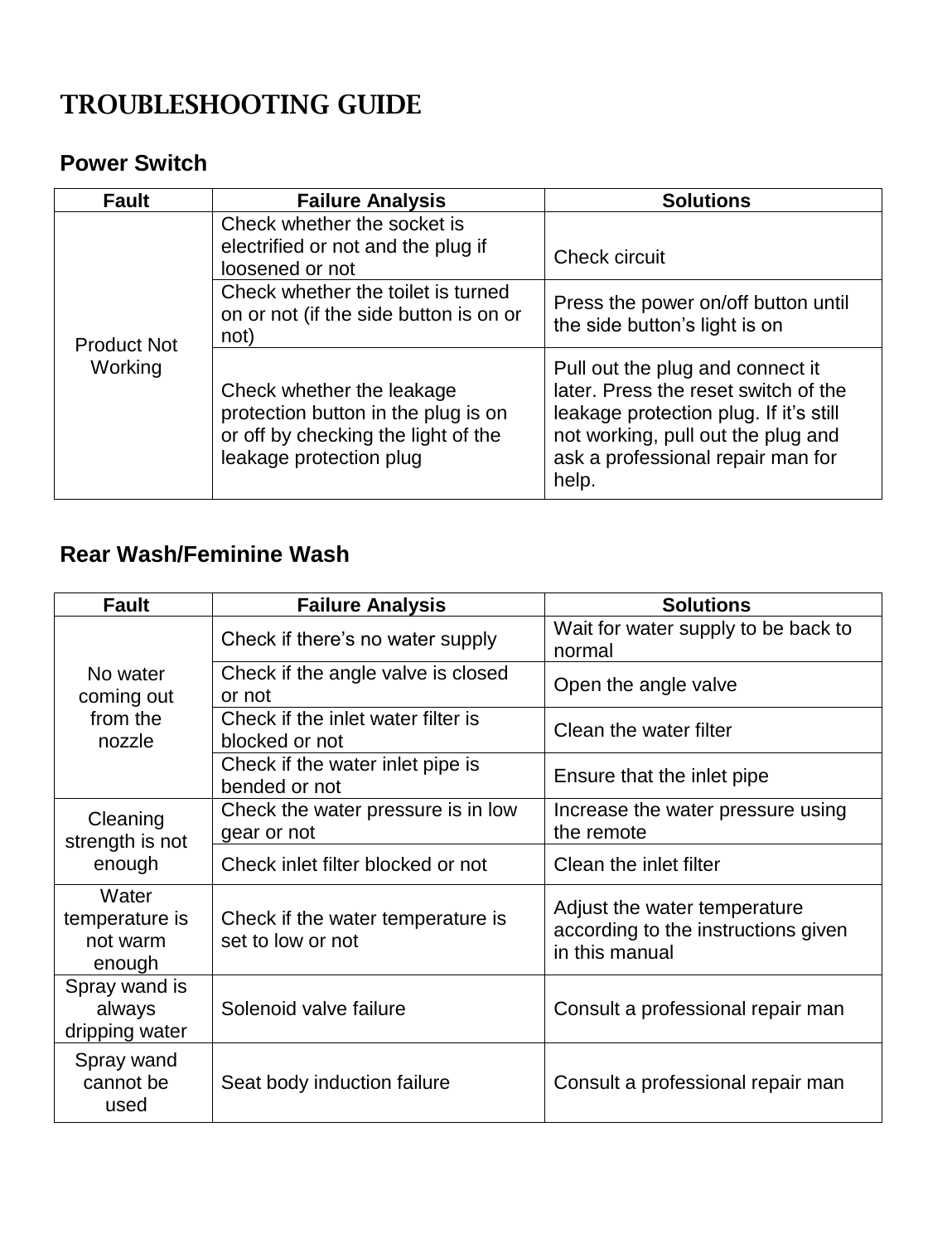## **Dryer/Fan/Seat Temperature**

| <b>Fault</b> | <b>Failure Analysis</b>    | <b>Solutions</b>            |
|--------------|----------------------------|-----------------------------|
| Drying with  | Check the fan temperature  | Adjust the fan temperature  |
| cold air     | setting if it's off or low | according to the manual     |
| Seat is not  | Check the seat temperature | Adjust the seat temperature |
| warm enough  | setting if it's off or low | according to the manual     |

### **Remote Failure**

| <b>Fault</b> | <b>Failure Analysis</b>                         | <b>Solutions</b>                          |
|--------------|-------------------------------------------------|-------------------------------------------|
| Remote not   | Low battery                                     | Replace the old battery                   |
| working      | Check if there's any water<br>inside the remote | Dry the remote with a dry<br>cotton cloth |

### **Toilet**

| <b>Fault</b>                                       | <b>Failure Analysis</b>                      | <b>Solutions</b>                                                             |
|----------------------------------------------------|----------------------------------------------|------------------------------------------------------------------------------|
| Unclean flush<br>when the water<br>pressure is low | Angle valve filter blocked                   | Clean the filter according to<br>the manual                                  |
|                                                    | Too low water pressure                       | Measure if the water volume<br>is 10L per 30s or not (buy a<br>booster pump) |
|                                                    | Bended water inlet pipe                      | Ensure that the water supply<br>line is not kinked                           |
| Normal water<br>pressure but                       | Outlet has air leakage                       | Consult a professional repair<br>man                                         |
| flush is unclean<br>and has no<br>siphon           | S-pipe is blocked                            | Use a toilet dredge                                                          |
| Normal water                                       | Check if the angle valve is<br>closed or not | Open the angle valve                                                         |
| pressure but<br>flush is not<br>working            | Flush valve failure                          | Consult a professional repair man                                            |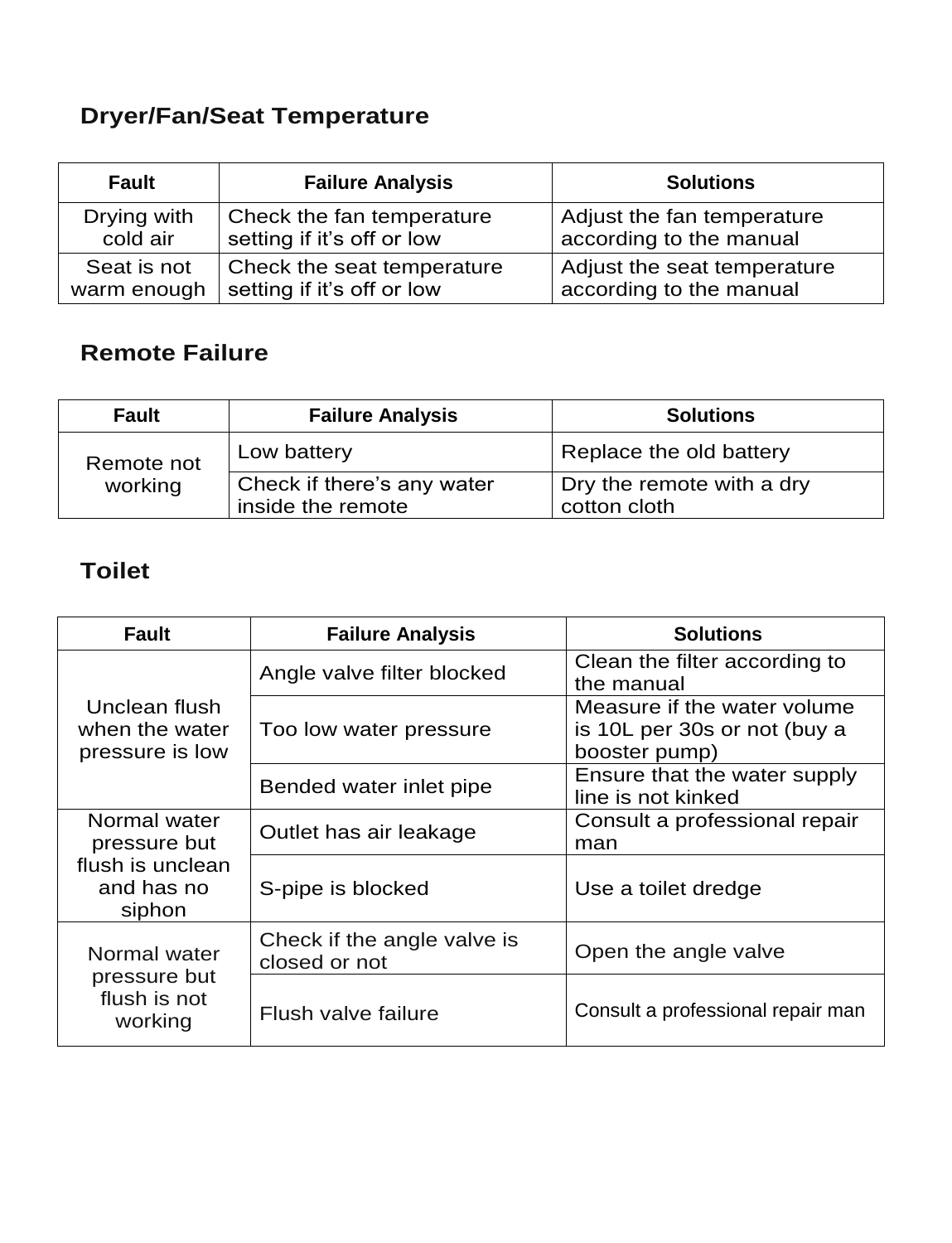### **Common Problems**

| <b>Fault</b>                       | <b>Failure Analysis</b>                                                             | <b>Solutions</b>                                |
|------------------------------------|-------------------------------------------------------------------------------------|-------------------------------------------------|
|                                    | Check if the water source is<br>open or not                                         | Open the water source                           |
| No water                           | Check if the water supply<br>angle valve is open or not                             | Open the water supply angle<br>valve            |
|                                    | Check if the water supply<br>angle valve filter net is<br>blocked or not            | Clean the filter net                            |
|                                    | Check if the joint is tightened<br>or not                                           | Tighten the joint                               |
| Water leakage<br>at the joint      | Check if the inside seals of<br>joint is aged or damaged                            | Replace the seals                               |
|                                    | Check if the water supply<br>angle valve is fully open or<br>not                    | Completely open the water<br>supply angle valve |
|                                    | Check if the water supply<br>angle valve filter net is<br>blocked or not            | Clean the filter net                            |
| <b>Water flow</b><br>becomes lower | After cleaning the water<br>supply angle valve net, the<br>water flow is still low. | Replace the filter                              |
| <b>Device</b><br>leakage           | Check if the seals are<br>damaged                                                   | Replace the seals                               |
|                                    | The water supply angle valve<br>doesn't match with the unit.                        | Replace with suitable parts                     |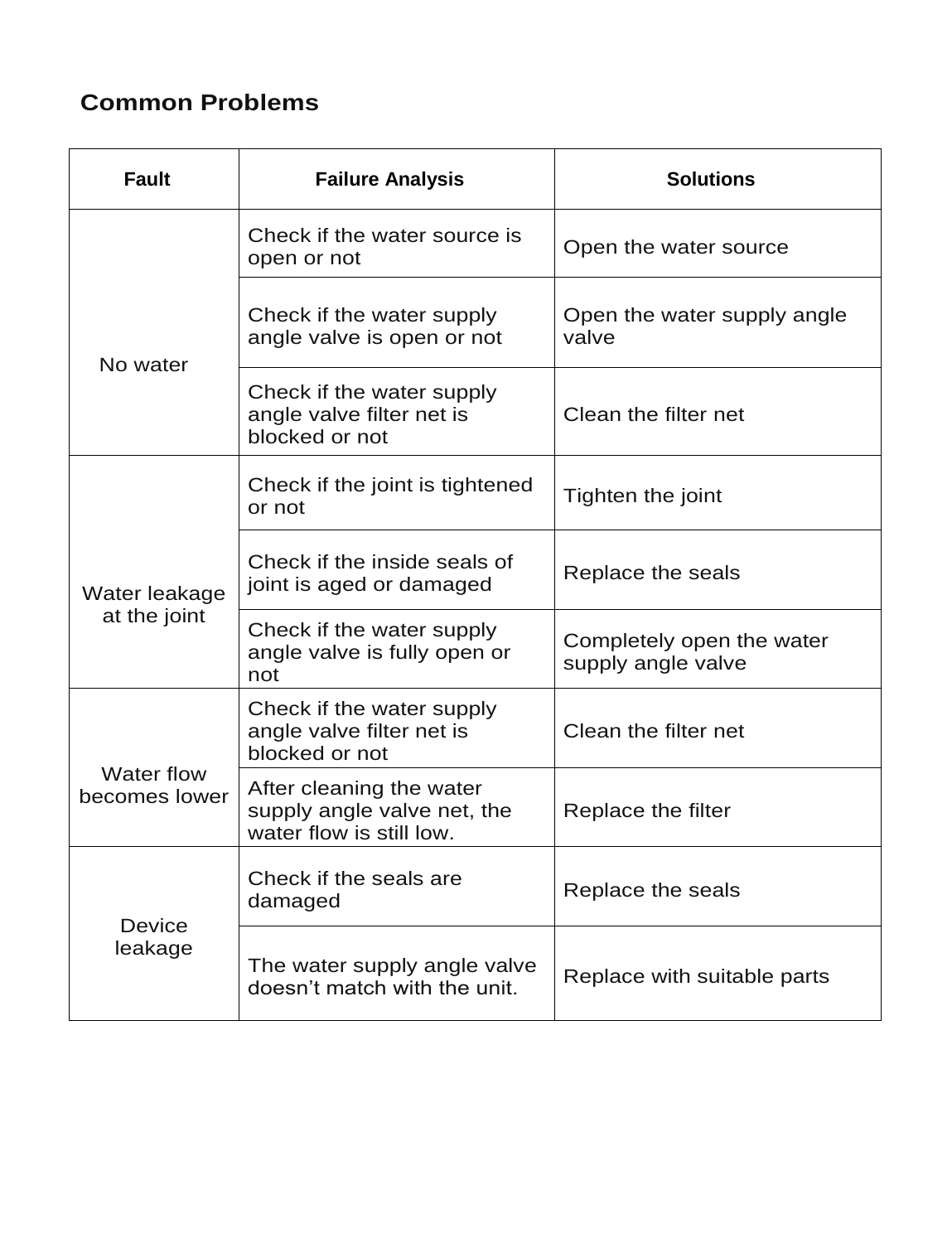### CLEAN AND CARE



Note: Turn off the power, close the water supply angle valve, and stop the water supply before doing any maintenance work. DO NOT rinse this product with water during maintenance.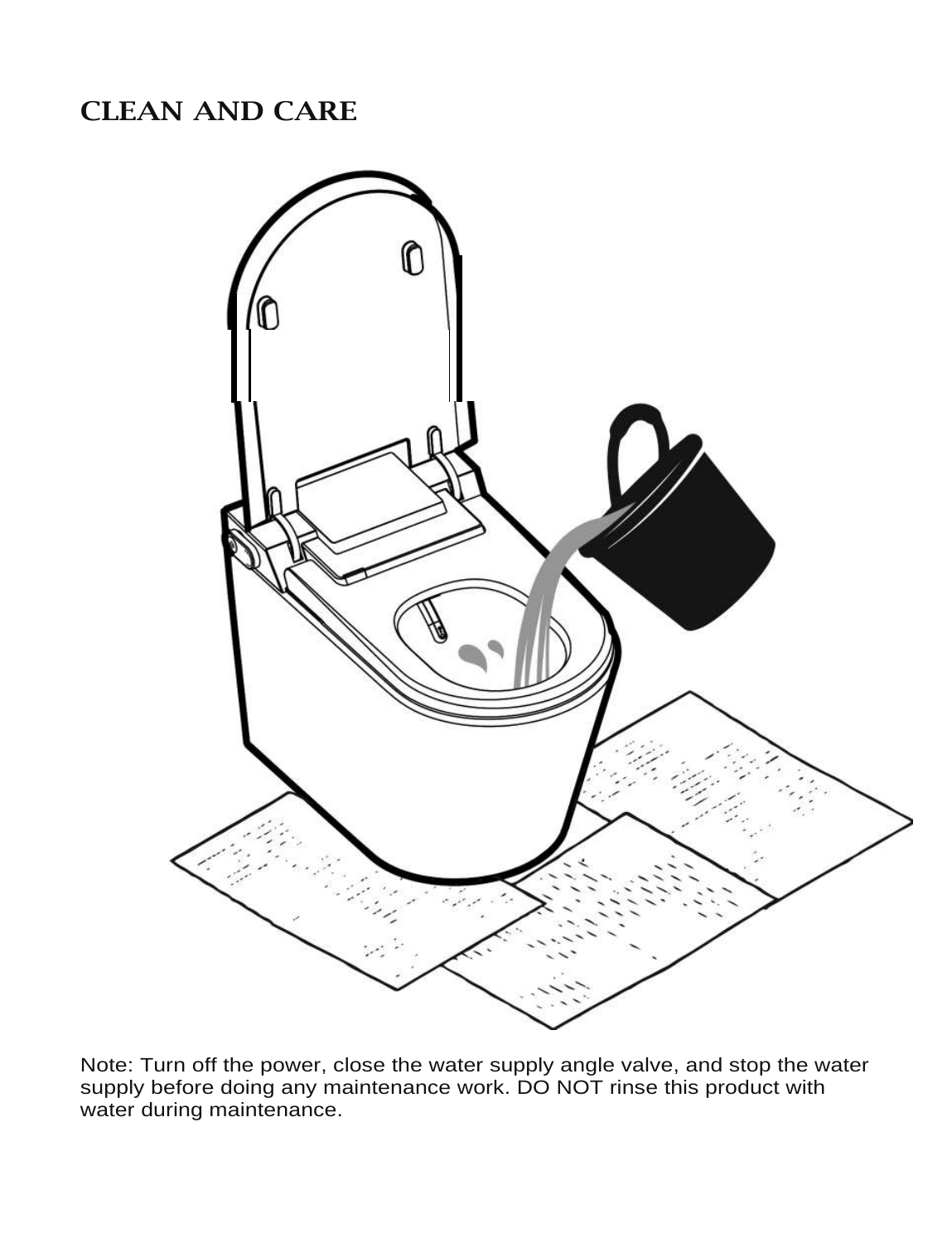### **Toilet Bowl Cleaning**

- Please ensure that the electrical plug is taken out.
- Please use soft damp cloth to wipe the toilet shelf and seat. The dirt should be easily removed. If it's not, you may use neutral detergent

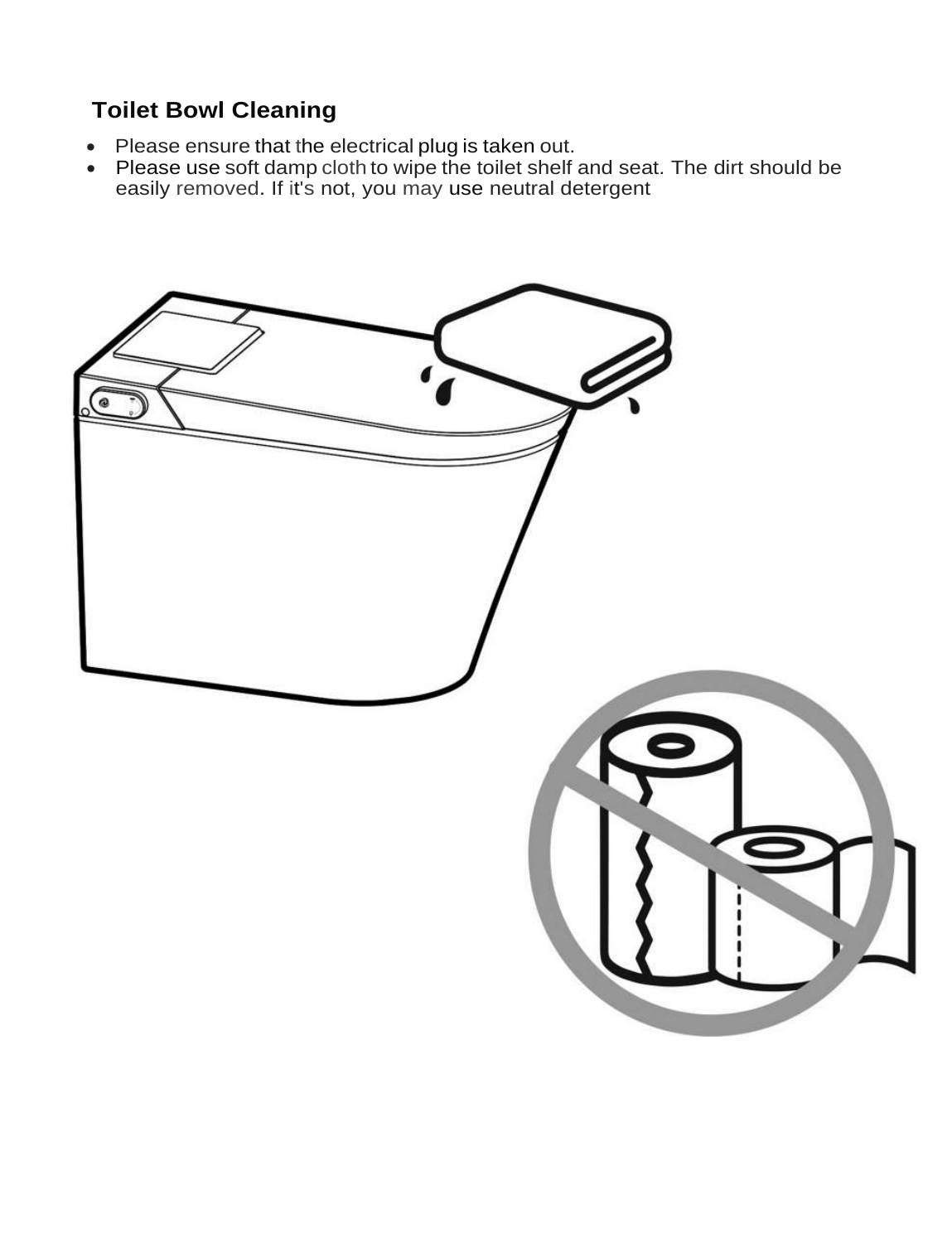#### **Self-Cleaning Nozzle Maintenance**

- Wash the cleaning tube and nozzle with a toothbrush coated with toothpaste.
- Do not use excessive force. Press the side [Stop] button to take the nozzle tube back once you're done cleaning.



### **Cleaning The Junction Block**

- The junction block is installed on the water supply angle valve. It can't be pressed by a foreign matter and must be away from any corrosive substances.
- The junction block should be installed away from heat sources such as heaters, Yuba lights, etc. It should be installed indoors and should not be exposed to sunny or cold weather.
- Please replace the junction block after it has reached the end of its service life.
- If you are not at home for a long time (due to travel, etc), please turn off the water supply angle valve.
- It is recommended to change the filter every 6 months.

#### **Cleaning The Steel Mesh Filter**

Please clean the steel mesh (or replace the filter) according to the local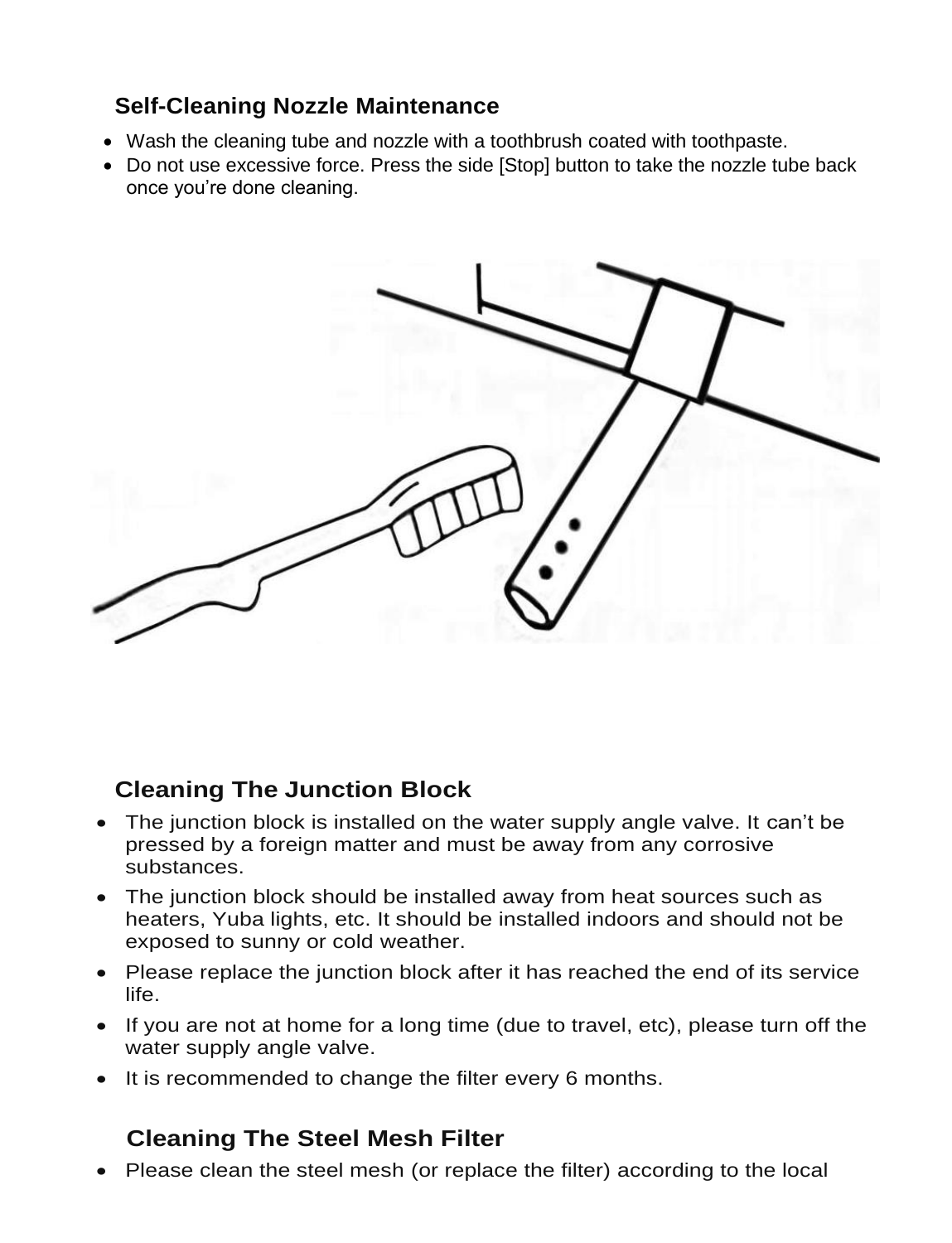water quality.

- When the cleaning strength becomes weaker, clean the steel mesh or replace the filter on time. Close the water supply angle valve when disassembling the filter. Tighten the filter during installation to avoid water leakage.
- Turn the filter counterclockwise with a coin to open the filter. It is recommended to clean the steel mesh every 1-2 months.

### Replacing The Battery

- Loosen the screws that secure the battery cover, remove the old battery and give it to a professional recycling agency.
- Replace the new battery and lock the fixing screw as shown in the picture.
- Refer to the battery installation picture to install the battery properly.
	- \* Keep the battery out of reach of children. Please confirm the positive and negative of battery. Do not change, disassemble, or burn the battery. Don't mix it with old batteries or different types of batteries to avoid leakage or explosion.
	- The battery case has a moisture-proof function. Please tighten the fixing screws to achieve a good sealing effect.